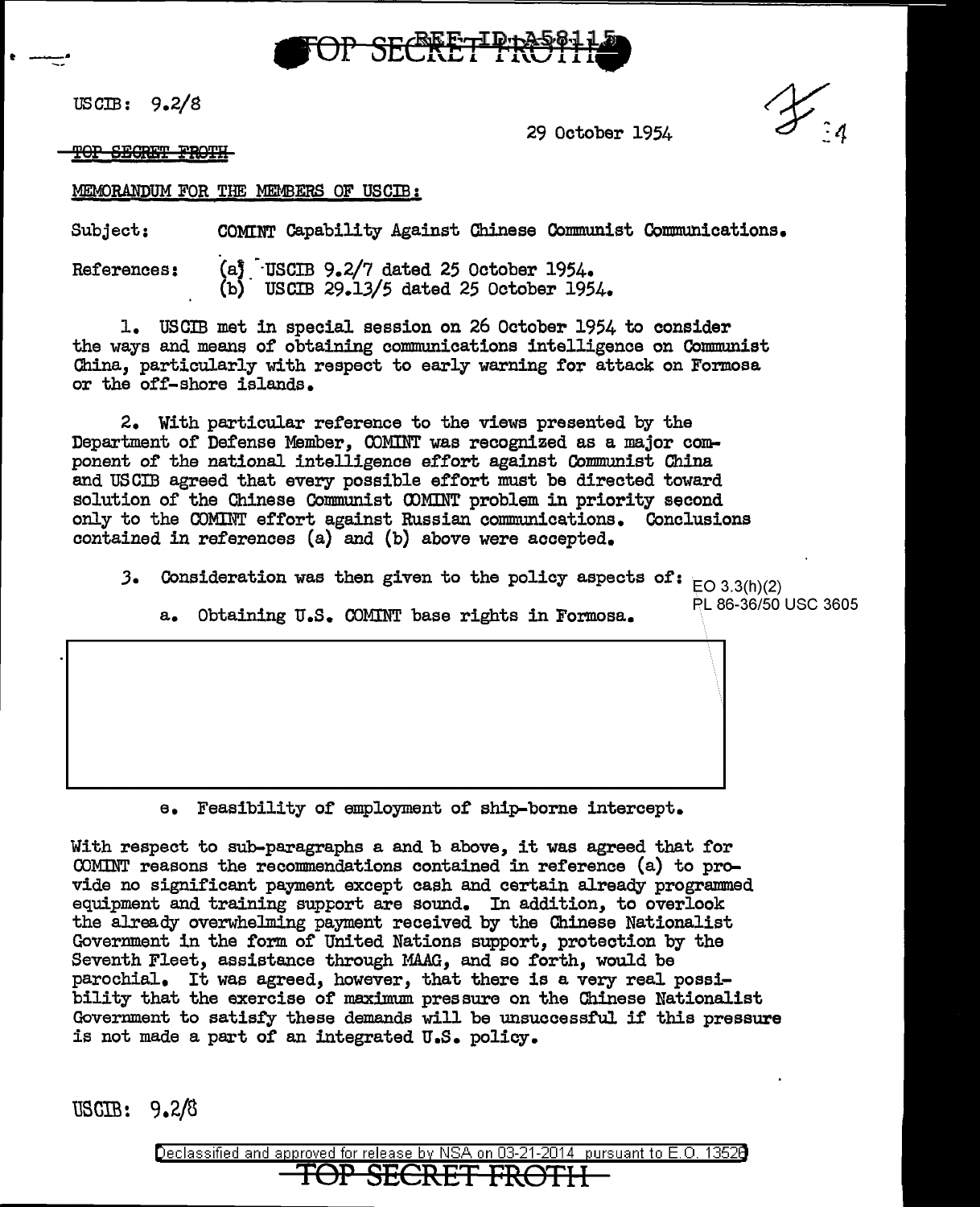

USCIB:  $9.2/8$ 

#### TO<del>P SECRET</del> <del>FROTH-</del>

COMINT Capability Against Chinese Communist Communications. Subject:

4. USCIB recognized that it is not within its competence to implement the conclusion reached in paragraph 3 above, but believes that this Government should be in a position to demand and obtain Formosan bases and CHICOM COMINT on the grounds that these are necessary to successful continuation of existing national policy. If existing negotiation channels are unsuccessful, it is felt that necessary approaches should be made at highest Government levels. In the way of additional payment, the U.S. should need only recognize an obligation to advise the Chinese Nationalist Government promptly of any known Chinese Communist intentions to attack Formosa, without necessarily identifying or compromising the source.

5. With respect to sub-paragraph 3c above, the three following possibilities should be exhaustively examined:

a. That DCI resources can provide the assistance required by NSA.

| b. That the military services have unique unused resources<br>whose employment can be authorized by the DCI. | EO 3.3(h)(2)<br>PL 86-36/50 USC 3605 |
|--------------------------------------------------------------------------------------------------------------|--------------------------------------|
|                                                                                                              |                                      |
|                                                                                                              | $\sim$ 1                             |

6. With regard to sub-paragraphs 3d and 3e above, it was agreed that a broad statement from USCIB should be paralleled by specific and detailed proposals from the Director, NSA, as formulated Concerning expansion of COMINT facili- $\mathbf{b}$  v  $\mathbf{h}$  im  $\mathbf{b}$ ties at and that USCIBEC should continue its study of the . feasibility of employment of ship-borne intercept.  $EO 3.3(h)(2)$ PL 86-36/50 USC 3605 7. The following courses of action were then approved:

a. That the National Security Council be advised through the Special Committee as follows: (See enclosure)

> $(1)$ That the requirements outlined in paragraph 3 above exist.

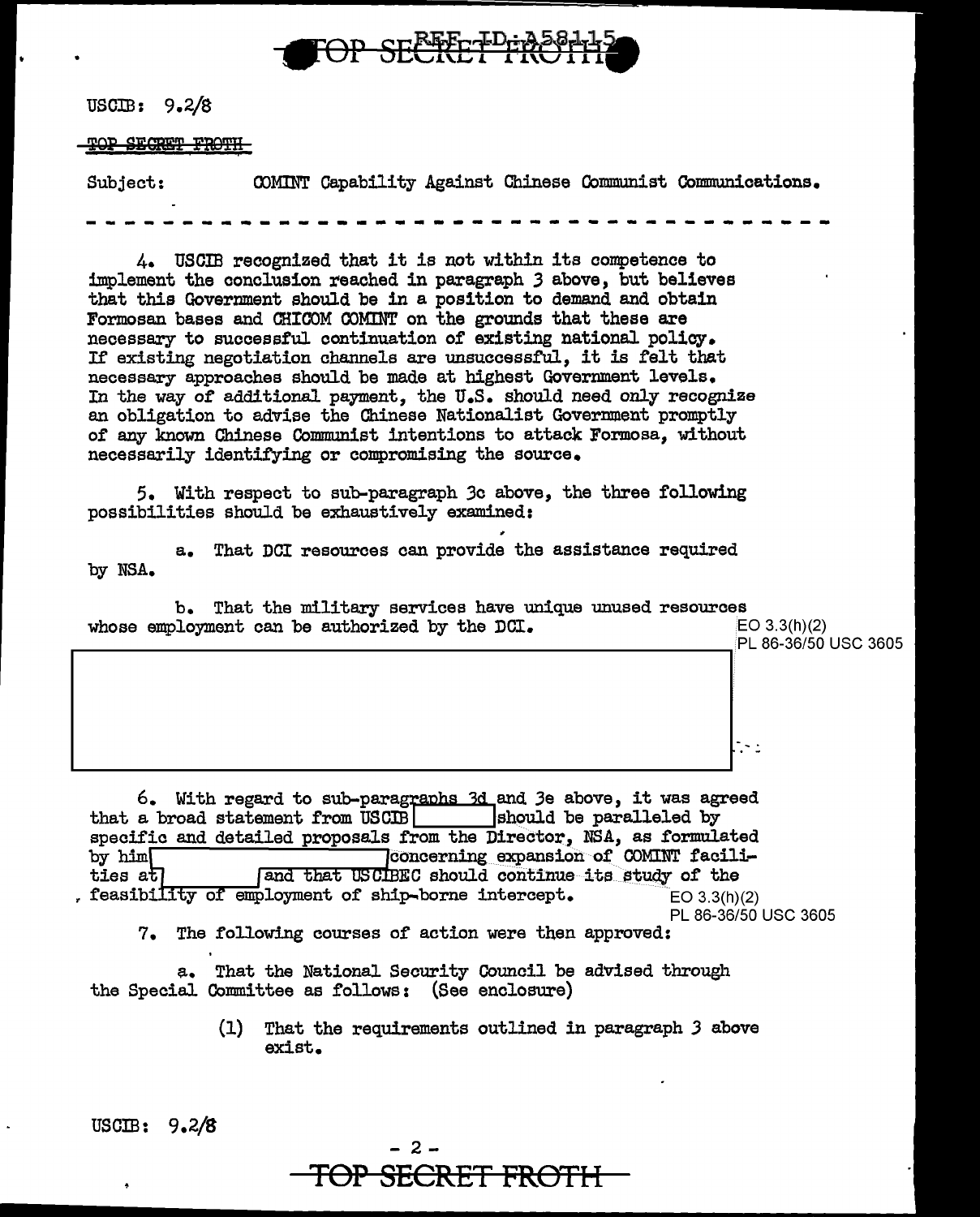

 $\cdot$ 

 $\bullet$ 

 $\overline{\phantom{0}}$ 

 $\sim$ 

| USCIB: $9.2/8$          |               |     |                                                                                                                                                                                                                                      |
|-------------------------|---------------|-----|--------------------------------------------------------------------------------------------------------------------------------------------------------------------------------------------------------------------------------------|
| <b>TOP SECRET FROTH</b> |               |     |                                                                                                                                                                                                                                      |
| Subject:                |               |     | COMINT Capability Against Chinese Communist Communications.                                                                                                                                                                          |
|                         |               | (2) | That the conclusions outlined in paragraphs 3 and<br>4 above are considered valid and consistent with<br>national policy as understood by the Board, which<br>requests the assurance of integrated national<br>support, if required. |
|                         |               | (3) |                                                                                                                                                                                                                                      |
| follows:                | b.            |     | That the Director, Central Intelligence, be advised as                                                                                                                                                                               |
|                         |               | (1) |                                                                                                                                                                                                                                      |
|                         |               | (2) | That USCIB recommends maximum use be made of $aH_{\text{EO }3.3(h)(2)}$<br>available resources for this purpose.<br>PL 86-36/50 USC 3605                                                                                             |
|                         | $c_{\bullet}$ |     | That the military members of USCIB advise the Director,<br>Central Intelligence, of any unused capabilities for direct action                                                                                                        |
| as follows:             | d.            |     | That the Director, National Security Agency, be advised                                                                                                                                                                              |
|                         |               | (1) | The U.K. is to be notified of USCIB actions as out-<br>lined in USCIB 9.2/7 and USCIB 29.13/5.                                                                                                                                       |
|                         |               | (2) |                                                                                                                                                                                                                                      |
|                         |               | (3) |                                                                                                                                                                                                                                      |
|                         | е.            |     | That USCIBEC be advised as follows:                                                                                                                                                                                                  |
|                         |               | (1) | Recommendations contained in USCIB 9.2/7 and USCIB<br>$29.13/5$ are approved.                                                                                                                                                        |
|                         |               |     | EO $3.3(h)(2)$                                                                                                                                                                                                                       |
| USCIB:                  | 9.2/8         |     | PL 86-36/50 USC 3605<br>-3.                                                                                                                                                                                                          |
|                         |               |     |                                                                                                                                                                                                                                      |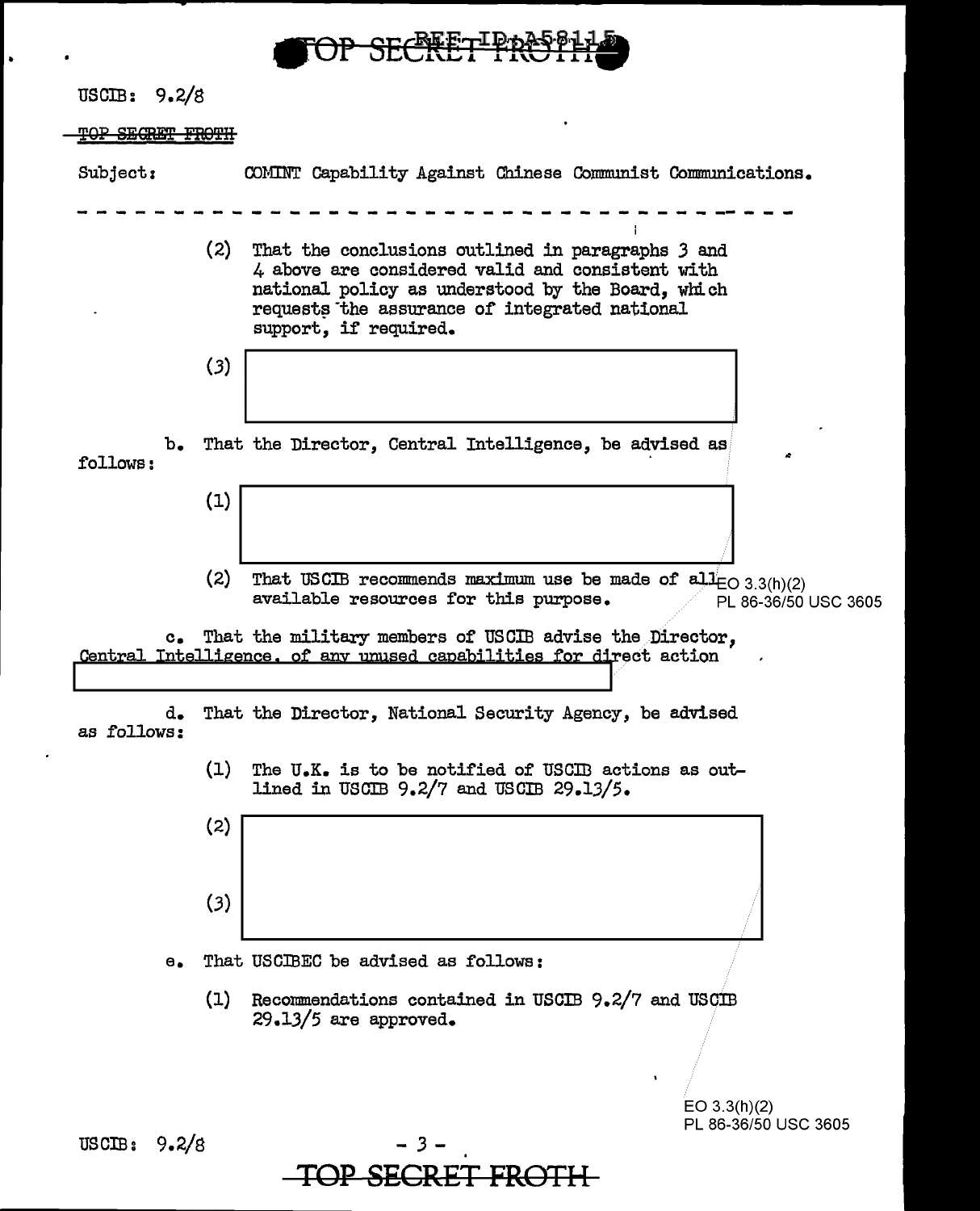

USCIB: 9.2/8

TOP SECRET FROTH

| Subject: |  |  |  | COMINT Capability Against Chinese Communist Communications. |  |
|----------|--|--|--|-------------------------------------------------------------|--|
|          |  |  |  |                                                             |  |
|          |  |  |  | (2) USCIBEC is to supervise implementation of unfinished    |  |

- action with respect to subject problem. (3) USCIBEC is to continue to study in detail the problem
- of ship-borne intercept and processing as an alternate solution to the Chinese Communist problem.
- (4) Further policy guidance will be provided when received from the National Security Council.

8. Enclosed herewith is a draft of a proposed memorandum for the members of the Special Committee for approval by the members of USCIB. It is requested that the members send their approval or comment to the office of the Executive Secretary by the close of business on Monday, 8 November 1954.

FUS L. TAYLOR

ptain, U.S. Navy Executive Secretary, USCIB

Enclosure a/s

## **TOP SECR£f PRGTH**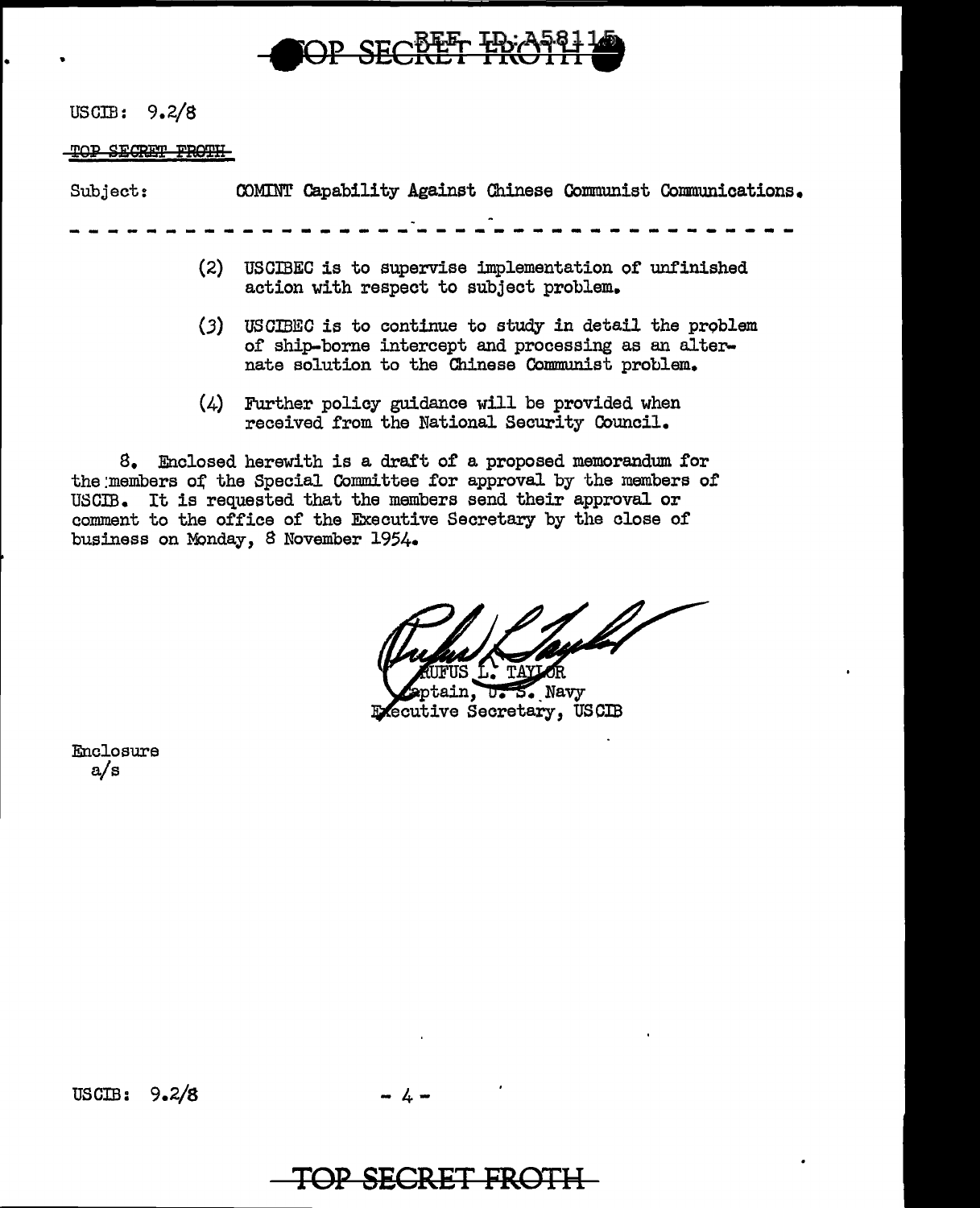

### <u>TOP SEGRET FROTH</u>

•

## HE:MORAWJUM FOR THE SPECIAL OOHMITTEE OF THE NATIONAL SECURITY OOUNCIL FOR COMINT:

Subject: U.S. COMINT Capabilities Against Chinese Communist Communications.

1. The United States Communications Intelligence Doard (USCID) met in special session on 26 October 1954 to consider ways and means of obtaining adequate communications intelligence on Communist China, particularly with regard to early warning of an attack on Formosa or the off-shore islands. The following immediate COMINT requirements were determined to exist:

a. A need for U.S. OOMINT base rights in Formosa.



Enclosure with USCIB 9.2/8 TOP **SECRET FROTH**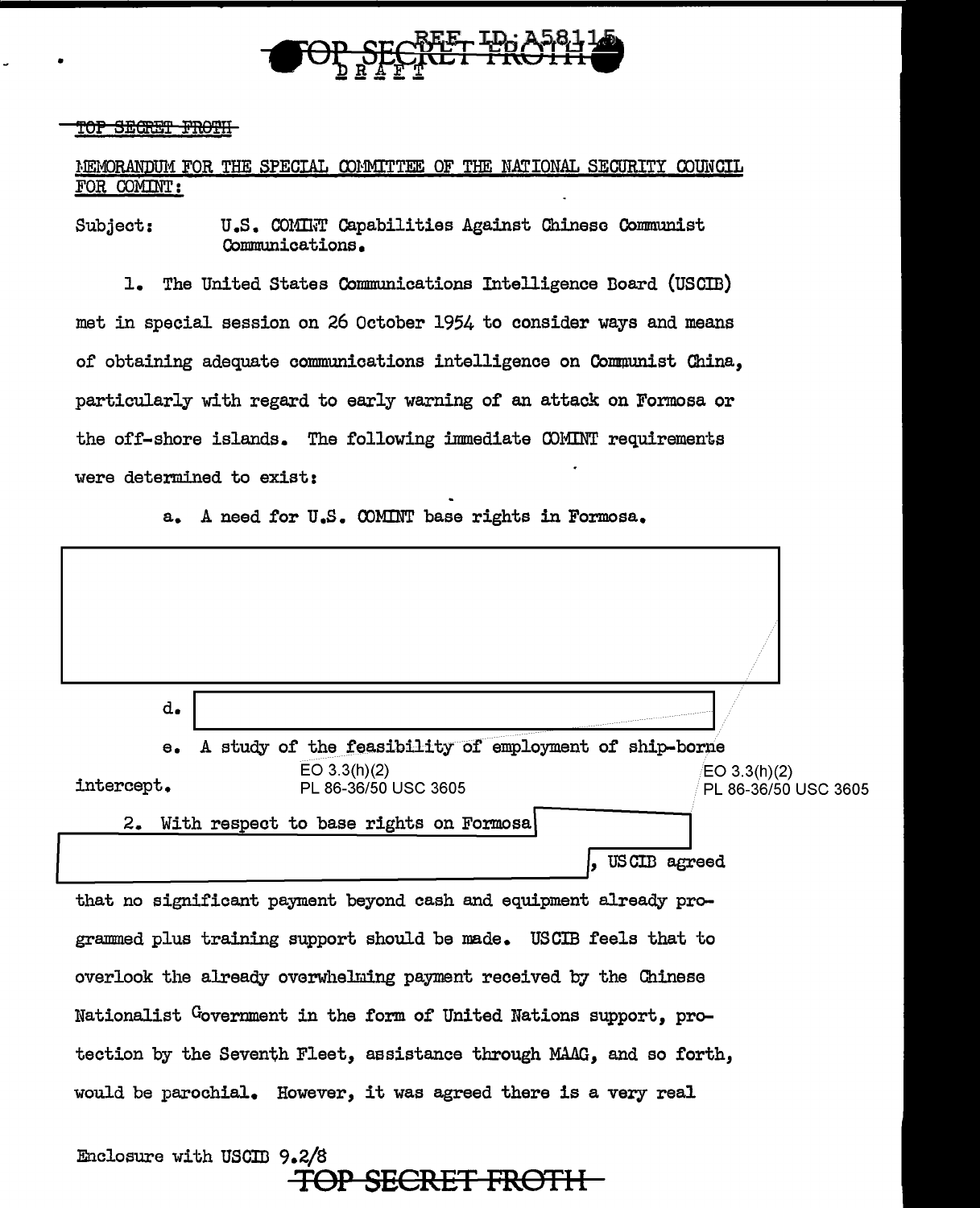

possibility that the exercise of maximum pressure on the Chinese Nationalist Government to satisfy these demands will be unsuccessful if this pressure is not made a part of an integrated U.S. policy.

3. USCIB recognizes that it is not within its competence to implement the conclusion reached in paragraph 2 above, but believes that this Government should be in a position to demand and obtain from the Chinese Nationalists Formosan bases and Chinese Communist COMINT on the grounds that these are necessary to successful continuation of existing national policy. If existing negotiation channels are unsuccessful, it is felt that necessary approaches should be made at highest Governmental levels. In the way of additional payment, the U.S. should need only recognize an obligation to advise the Chinese Nationalist Government promptly of any known Chinese Communist intentions to attack Formosa, without necessarily identifying or compromising the source of such knowledge.

 $a_{\bullet}$ That the DCI resources can provide the assistance required by the National Security Agency. (NSA).  $EO 3.3(h)(2)$ PL 86-36/50 USC 3605

b. That the military services may have unique unused resources whose employment can be authorized by the DCI.

# **SECRET FROTH**